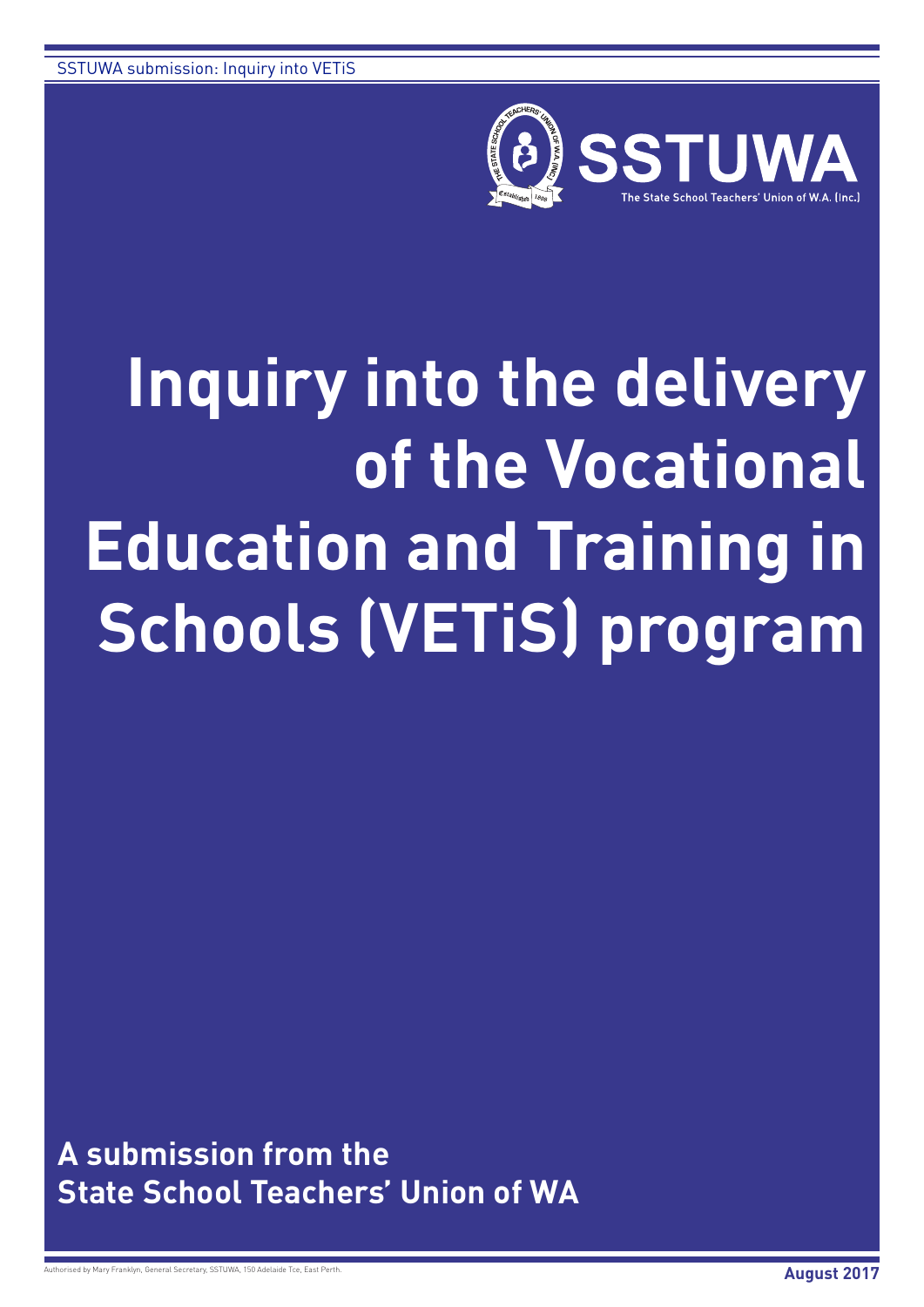# **Preamble**

The State School Teachers' Union of Western Australian (SSTUWA) is the industrial and professional organisation representing more than 16,000 school leaders, teachers, TAFE (Technical and Further Education) lecturers and school psychologists working in WA public schools and TAFE colleges.

In Western Australia, most notably in the past two decades, there have been significant factors that have impacted on our public schools. A single change potentially may have been buffered, reducing the impact on a student's attainment but the combination of multiple factors greatly impacts on students' potential to achieve at school and successfully transition beyond school.

These changes include, but are not limited to:

- Increasing the compulsory leaving age of students to 17
- Funding of year 11 and 12 students depending on their subject pathway (ATAR or Vocational).
- Reduction in budgets to provide for specialist teacher including those offering career advice/ counselling.
- Minimum literacy and numeracy requirements for graduation.
- Changes to the operation of Vocational Education and Training in Schools (VETiS).
- Devolution of responsibilities under the Independent Public Schools initiative (IPS).

It is also important to recognise the economic climate that Western Australia has experienced over the past two decades. The exponential rise of the resource sector during the mining boom, saw many students leave school early seeking employment opportunities where there was little requirement to have higher educational qualifications. Parents, particularly those in lower socio-economic situations, encouraged their children to take employment pathways that provided high incomes over further education and training.

Now, as the mining boom is winding down, unemployment rates in Western Australia have dramatically increased. In April 2017, approximately 100,000 people were unemployed in the state; the last time unemployment rates were at these levels was in February 1992.

Youth unemployment and underemployment is also a significant concern in WA and in regional areas of the state.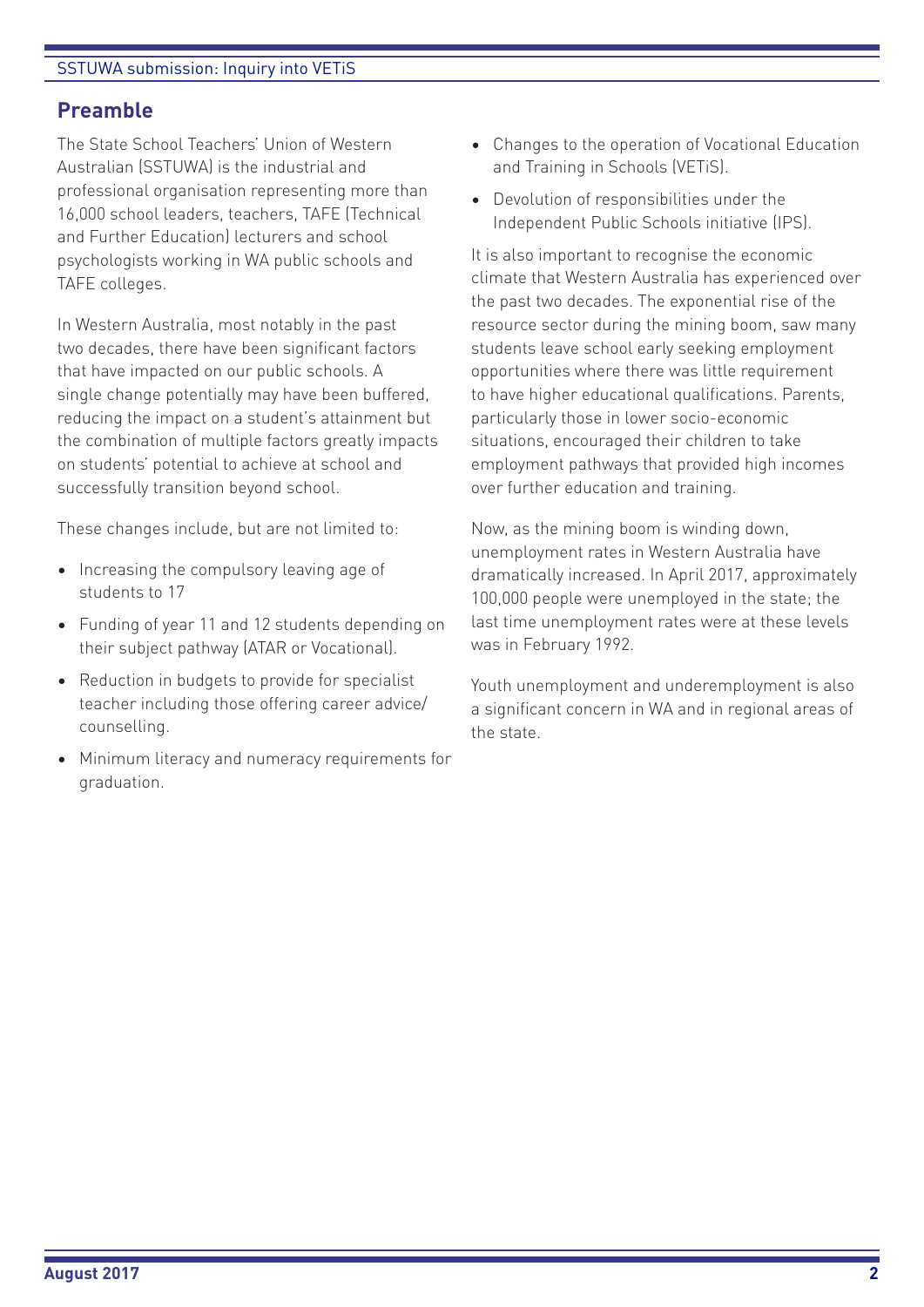# **Introduction**

In recent years there has been a significant increase in vocational education courses being delivered in schools and students accessing training whilst at school. This has been the result of several factors:

- The raising of the compulsory school leaving age has significantly altered the curriculum needs of senior school students.
- Federal funds have been directed to the establishment of Australian Training Colleges (ATCs) and Trade Training Centres (TTCs) in schools in a variety of partnership arrangements with other schools and institutions.
- A broader range of externally funded programs is being offered in schools including: schoolbased apprenticeships, pre-apprenticeships and traineeships (including those specifically for Aboriginal students); Workplace Learning (WPL); Education Support Units of Competency.
- Some schools have been accredited as Registered Training Organisations (RTOs).
- New WA Certificate of Education (WACE) requirements for attainment including Certificate II or higher, or a minimum ATAR score.

A critical consideration is that all these changes have occurred against the backdrop of significant budget cuts to public education - over \$300 million in 2013 and no commitment to funding through the Gonski model. This has greatly put at risk public schools' ability to offer meaningful and relevant vocational education courses to all students and meet individual student's aspirations and goals.

It is the SSTUWA's belief that the introduction of VETiS in its current form, that is, a requirement to undertake a certificate course aligned the Vocational Education and Training sector's skilled based competency framework was not clearly assessed in terms of how the two education sectors would interact. Each sector currently operates with different delivery modes, different ideologies on curriculum and content and different ways in which they assess students.

The previous Education Minister Peter Collier's unilateral decision to require students to complete a Certificate II or higher, as part of a pathway in achieving a Western Australian Certificate of Education (WACE), without any consultation prior to it being implemented, has caused enormous financial and resourcing pressure on schools and has resulted in outcomes where student choice, aspiration and aptitude have been overridden by funding considerations.

It is the SSTUWA's understanding that WA is the only state to require a Certificate II as part of the schools' vocational education pathway option.

The need to offer a form of vocational education to school aged students has existed for some time and the SSTUWA believes that a version of this should be able to be offered to all students.

# **Operation of VETiS at the school level**

Changes to the delivery of VETiS have impacted on the organisation of schools, staffing requirements and on individual staff.

With the move towards Independent Public Schools (IPS) and the one-line budget, responsibility from the Department of Education (DoE) has been devolved to individual schools. There is little oversight or management from the DoE in relation to setting up connections between the schools and the training providers - the mantra of the IPS is that it's a local decision. Schools have been placed in a difficult situation where they have to understand a complex VET system and the extra assessment, delivery and auditing requirements of this system, with little to no extra funding, resources or support.

The impact of this has been widely felt amongst schools delivering VETiS, especially as they are entering into agreements with external RTO's where they must comply with the RTO's auditing, assessment protocols and criteria.

While VETiS is a systemic initiative, schools have been left to implement this with little guidance or support and with dwindling funds.

In the 2016 Western Australian Auditor General's Report into Vocational Education and Training for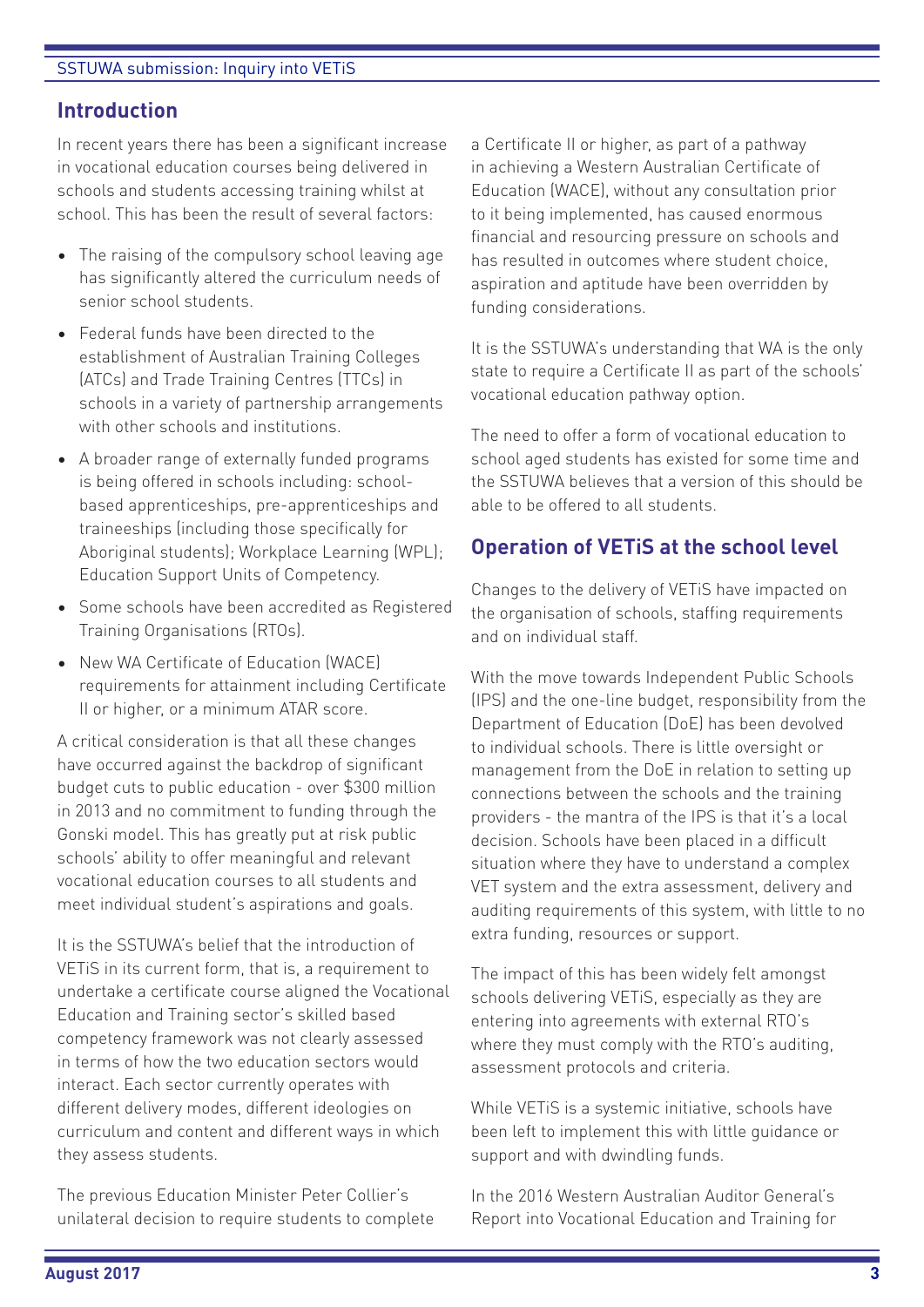Year 11 and 12 Students in Public Schools, there are clear findings that the DoE has:

*"gaps in the guidance that need addressing to help ensure the system's effectiveness. Resourcing in DoE to assist schools has not increased with the rise in VET enrolments and course availability…Schools advised us they had difficulties obtaining this advice or clarification….There has been no analysis of enrolment trends as they impact teacher workforce planning."* <sup>1</sup>

#### The DoE

*"does not provide template contracts or specify minimum contract requirements…As a result, schools have entered into a wide range of contracts whose features vary greatly…the risks of inconsistent contracting that come with this approach need addressing."*<sup>2</sup>

Schools must also deal with conflicting timelines for the provision of data to the DoE and the RTO. Because there is no systemic transfer of data from the DoE to individual RTO's, this places an added burden on schools to provide this information to the RTO - where in some instances, the data required is similar or the same, but the RTO requires different formats.

Members have also raised their concerns over the RTO's reporting period, which is later than those required by DoE and SCSA. This causes significant challenges for schools in meeting DoE and SCSA reporting requirements and subsequently affects delivery of reports to parents and students.

## **Staffing**

The staffing profile at a school is not mandated by DoE with regard to VETiS, despite this being a systemic initiative. Under the one-line budget, schools are now able to modify their staffing arrangements at the local level.

On the surface, this appears to allow for local autonomy. However, there are significant issues with delivering VETiS equitably across the public system. Despite VETiS being a systemic initiative, there

are no set requirements, accountability or support mechanisms across the state.

Teachers undertaking delivery of a VETiS certificate are bound by the Standard Registered Training Organisations (SRTO) Act<sup>3</sup>, which requires additional qualifications beyond a teaching degree including:

- a. Vocational competencies at least to the level being delivered and assessed.
- b. Current industry skills directly related to the training and assessment being provided.
- c. Current knowledge and skill in vocational training and learning that informs their training and assessment.
- d. Either Certificate IV in Training and Assessment or a Diploma or higher level qualification in adult education.

These requirements for staff in schools are resource intensive and require maintenance of qualifications in order for the RTO to be satisfied for accounting and auditing requirements.

Teachers, the majority of whom have completed Bachelor degrees in a particular area of study and in some instances, hold Masters and Doctorates in subject specific areas, have been required to compete a Certificate II in that subject in order to meet the requirements under the SRTO Act.

On top of this a teacher, who in most cases has completed at least three years of a degree through a university, is required to complete a Training and Certificate IV in order to be able to assess a student or auspice a course. While some RTO's have provided guidance to teachers and schools on how to complete a form that will recognise prior learning against delivery of a Certificate II, other RTO's have been exceptionally difficult in providing school staff support or guidance.

- 2. https://audit.wa.gov.au/reports-and-publications/reports/vocational-education-trainingyear-11-12-students-public-schools/ Page 21
- 3. Standard Registered Training Organisations (SRTO) Act Training and Assessors 1.13 https://www.legislation.gov.au/Details/F2014L01377

<sup>1.</sup> https://audit.wa.gov.au/reports-and-publications/reports/vocational-education-trainingyear-11-12-students-public-schools/ Page 22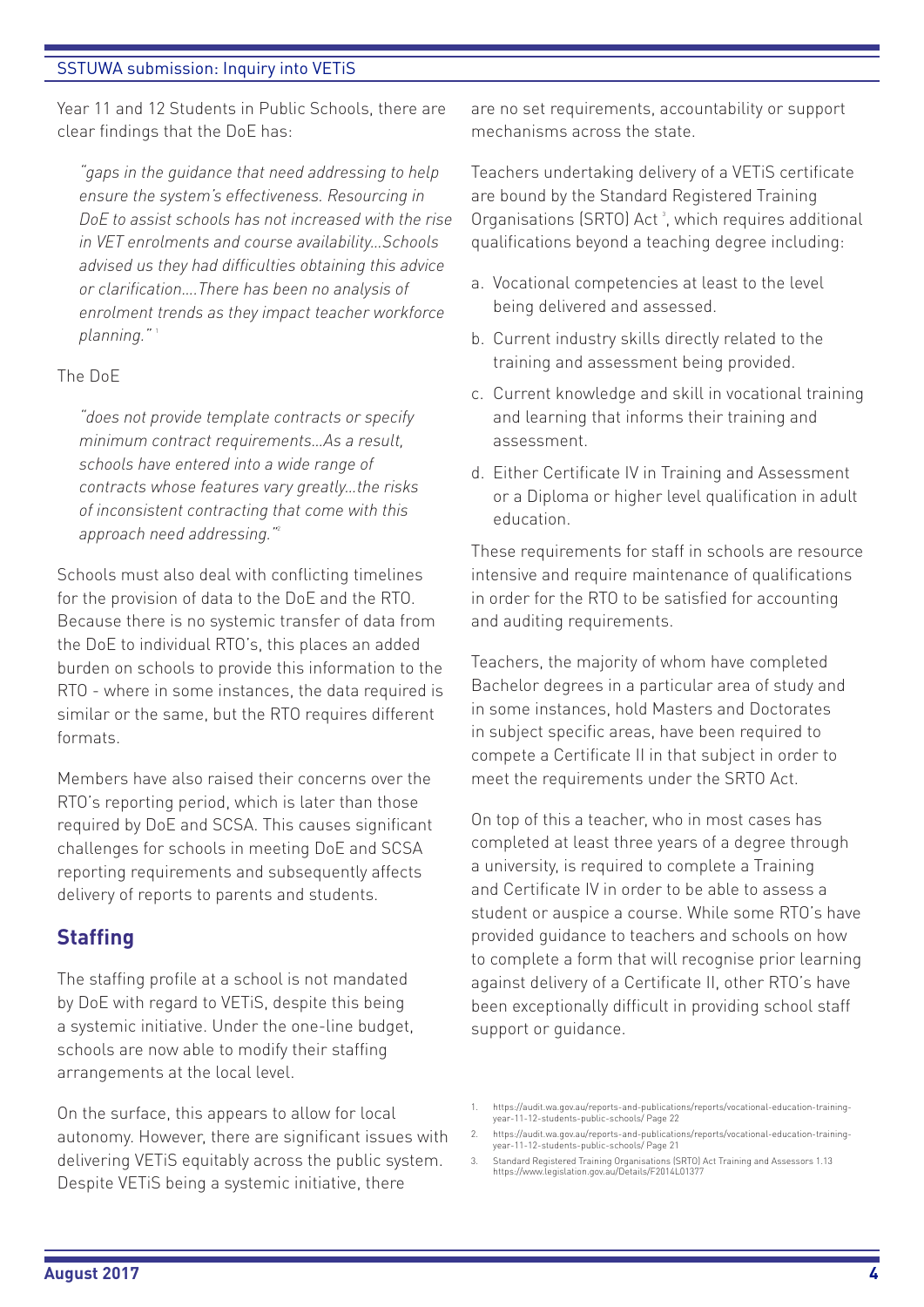SSTUWA members have raised numerous concerns over these requirements, which some teachers feel to be inferior to the qualifications they hold.

For example, a teacher who held Masters degrees in Agricultural Science and Education was requested by the RTO (in this case a private provider) to complete a Certificate II in Agriculture. Even once the requirements of qualifications have been met, there is then the additional time required by a teacher to complete and maintain currency. The DoE originally offered funds via a Teacher Industry Placement Scheme (TIPS), however it is now unclear if there are sufficient funds available to cover the costs associated with these requirements, now that schools are operating under a one-line budget. As there is no requirement by DoE to report on how funds are spent for VETiS, despite this being a systemic initiative, it is difficult to ascertain what and how funds are being utilised across the system.

It is also worth noting that because of the specific requirements by the RTO under the SRTO on a teaching staff member to deliver a particular course, this impacts on that teacher's ability to take leave. The SSTUWA has become aware of a number of situations where teachers, who have been forced to comply with the requirement to take their Long Service Leave, are restricted in the time they can take off because to have a replacement relief teacher for their VETiS courses, that relief staff member must be qualified and approved by the RTO to deliver that course.

Added to this is the lack of a consistent formula across the state for school support staff to assist in the volumes of paperwork/data entry required by the RTO for their auditing processes.

# **VET Coordinators**

As there is no staffing formula to support the delivery of VETiS, there is no requirement for schools to provide a VET Coordinator. Despite being a systemic initiative and linked to achieving a WACE, the DoE has left the decision to the school as to how they provide any support for VETiS.

As there is no systemic way of supporting VETiS and no auditing requirement by the Department of

Education, there is great inequity across the system. One school may choose to have a full-time teacher dedicated to the role of VET Coordinator, who has a teaching background and with vocational education experience, while another school may only have a part-time VET coordinator and responsibilities are shared with other VET teaching staff to comply with the RTO's audits and accountably requirements; or a VET Coordinator may be an office staff member with no teaching background.

This is a significant oversight by the DoE.

# **Achieving a WACE**

The original intention, as the SSTUWA understands it, was to make changes to the requirements that a year 12 student needed to complete high school and by doing so raise the educational attainment of more year 12 students across the state. These comprised raising the compulsory schooling age to 17 and the push for more school aged students to gain a WACE, through either an ATAR or a VET Certificate II or higher.

There is now a Western Australian Statement of Student Achievement (WASSA) which formally records a student's achievement in every course, qualification and program that the student has completed in secondary school, which is provided to all students leaving year 12. This document can be used by students for future employment or to access further education and training. It will not be suitable for entrance into university unless a student has met the requirements of ATAR (as has previously applied).

Should a student still fail to meet the required standards before leaving year 12, they are not granted a WACE, but are provided with a Western Australian Statement of Student Achievement (WASSA).

Similar statements are provided throughout the country to year 12 students. They can be used to assist in applying for further education and training and employment.

On top of this, WA students must now demonstrate that they have a minimum standard of literacy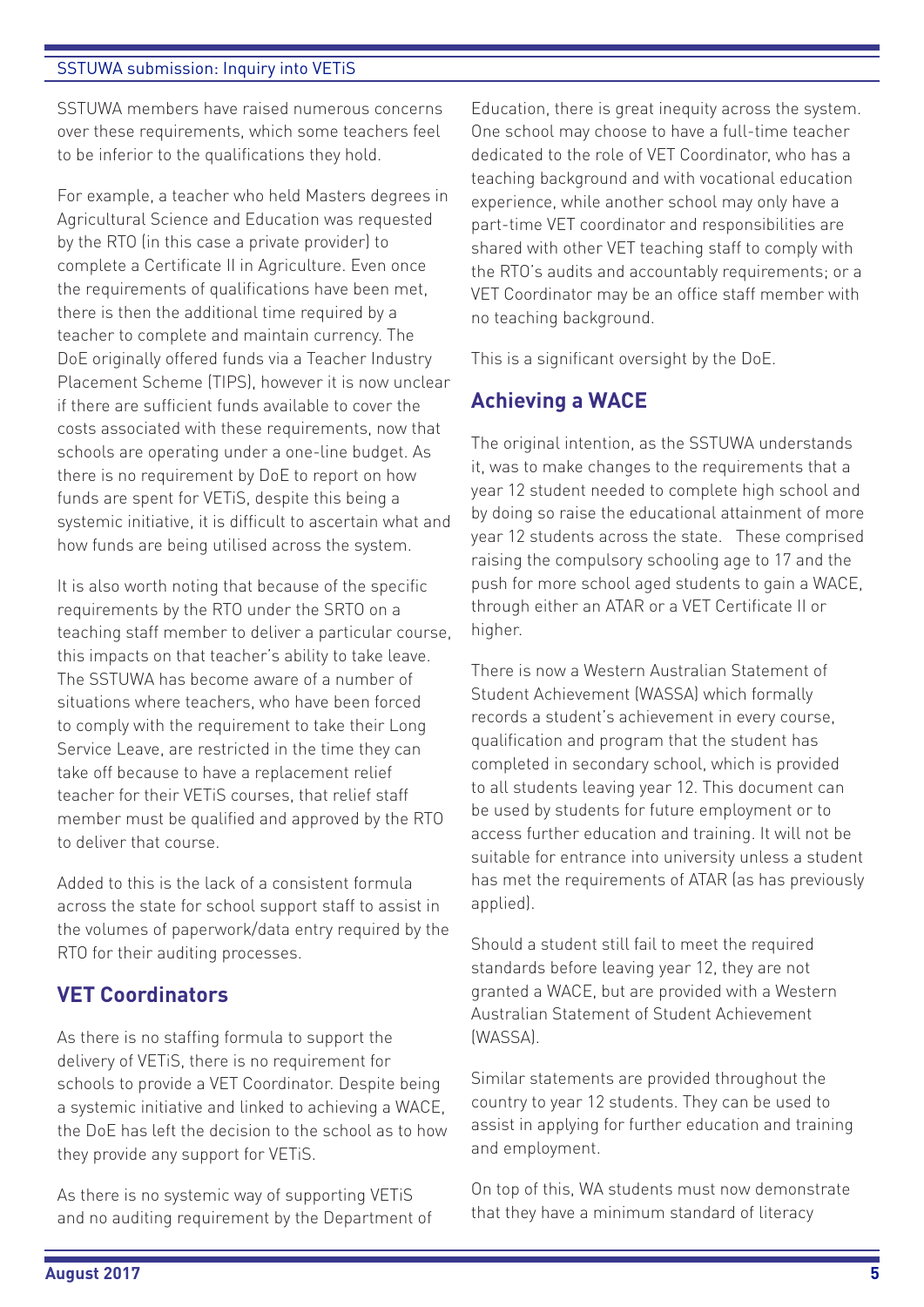and numeracy by the time they leave year 12. The intention is that this "minimum literacy and numeracy standard (the first of its kind in Australia) [would] ensure students with a WACE were better equipped for the workforce and further education and training." 4

Students who have achieved a Band 8 or higher in either Reading, Writing or Numeracy in Year 9 National Assessment Program - Literacy and Numeracy (NAPLAN) are deemed to have met the minimum standard of Literacy and Numeracy.

Those who have failed to achieve a Band 8 or higher in the Year 9 NAPLAN are required to complete the OLNA. There is no exemption for students with disabilities, however the School Curriculum and Standards Authority in WA (SCSA) does provide for the ability to make "reasonable adjustments where necessary for students with disability." 5

Six opportunities are provided for students to demonstrate the minimum standard in Literacy and Numeracy between years 10 and 12 if they fail to achieve a Band 8 or higher in Year 9 NAPLAN.

An examination of the secondary graduation rates outlined in the Department of Education WA Annual reports *i* indicates that the graduation rates from 2010 to 2015 have only increased by 11.6 per cent. The anomaly is in 2014, where the graduation rate significantly increased to 80.5 per cent. This can be explained by the half cohort of students finishing year 12 that year and so is not a true reflection of usual trends. If a comparison is made from the full cohorts of 2013 and 2015, a more stable comparison, then the graduation rate is only marginally increased by 2.2 per cent.

#### **VET component**

For a student to complete a Certificate II or higher, this must be done through a Registered Training Organisation (RTO) - either through auspicing arrangements with the school or directly through an RTO; either TAFE or a private provider.

The Vocational Education and Training sector operates by delivering competency-based skills,

essentially focusing on a narrow set of skills, usually linked specifically to industry.

While the Department of Education may view VETiS "as part of a broad education that engages students and develops skills" $^7$  this is not the same view taken by the VET sector, whereby the nature and current design is centred on the delivery of competencybased skills.

Data from the SCSA indicates that the number of students choosing VETiS courses has doubled since 2012 to 31,504 in 2016.

However the impact of decreased school budgets and the residual effect of the half cohort has meant that public schools have not been able to offer VETiS courses based on student interest and aspirations.

Documents provided by the DoE to the SSTUWA indicated that in 2015, 94 public schools were offering Certificate courses in Business/Financial Services and 79 public schools were offering Information Technology/Digital Media. These courses are able to be delivered in larger class sizes and usually without specialised resources.

Data from the National Centre for Vocational Education and Research (NCVER) indicates that the most popular training packages for VETiS students, across all schools in WA were in Sport, Fitness and Recreation (18.4 per cent) and Business Services (18 per cent) in 2015<sup>8</sup>. And the Western Australian Auditor General's 2016 Vocational Education and Training for Year 11 and 12 Students in Public Schools report mirrors the NCVER data, with 21 per cent of the schools surveyed offering Sport/ Recreation/Coaching Certificate II courses and 16 per cent offering Business Certificate II courses.<sup>9</sup>

- 4. http://www.scsa.wa.edu.au/\_\_data/assets/pdf\_file/0011/323399/SCSA-AR-2015-16.pdf Page 42
- 5. http://senior-secondary.scsa.wa.edu.au/assessment/olna/disability-adjustments
- 6. https://www.education.wa.edu.au/web/our-organisation/publications/annual-report
- 7. https://audit.wa.gov.au/reports-and-publications/reports/vocational-education-trainingyear-11-12-students-public-schools/ Page.7
- 8. https://www.ncver.edu.au/data/data/all-data/vet-in-schools-2015-western-australia# Table 5
- 9. https://audit.wa.gov.au/wp-content/uploads/2016/12/report2016\_32-Vets.pdf Page 16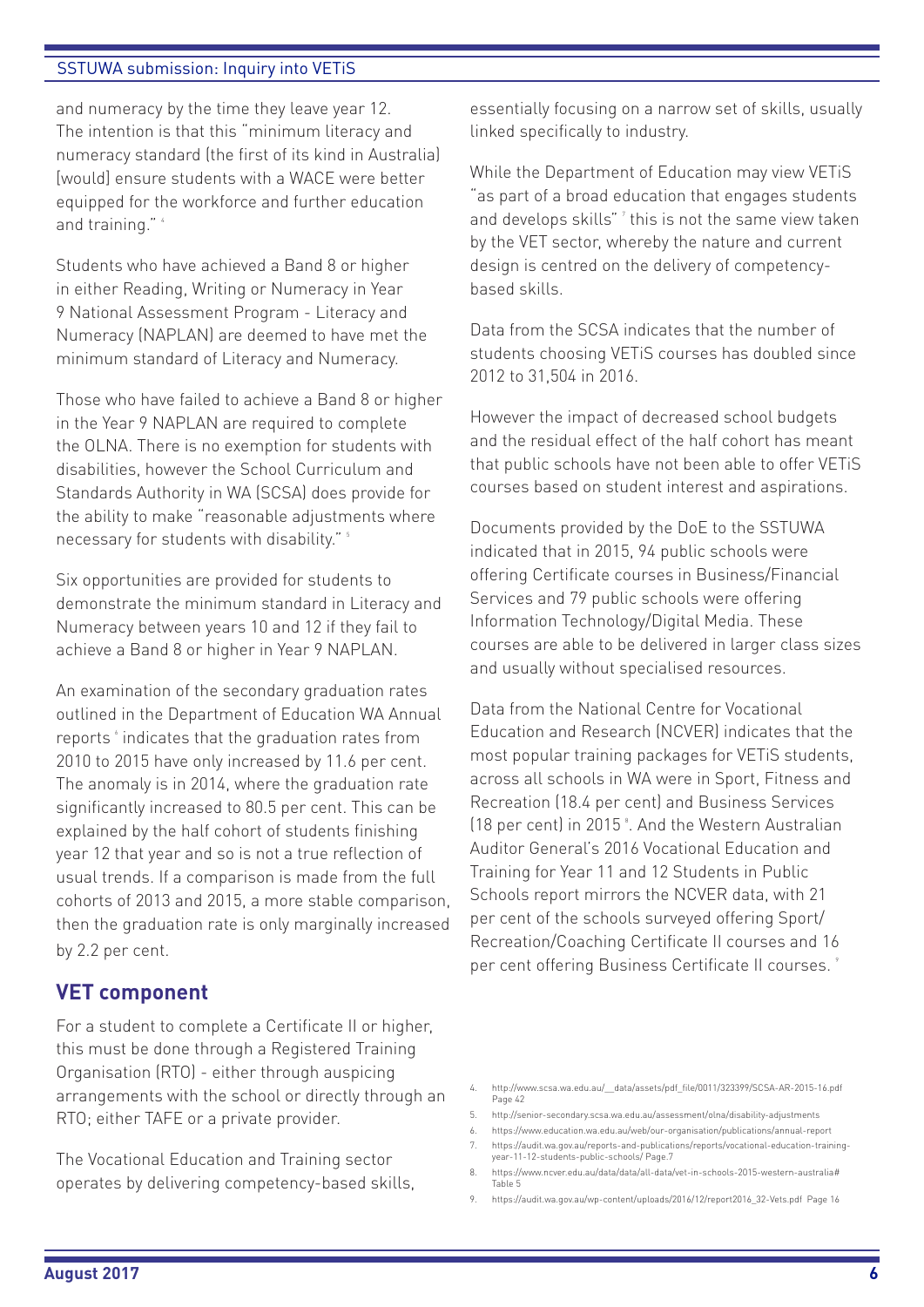While it might appear that students are taking up these options through preference, there is often little or no choice at the school level for students to make real choices based on their interests and/ or aspirations, rather these are decisions based on funding, or lack thereof.

## **Delivery of VETiS**

Fundamentally, the concept of offering vocational courses to senior school students is a good one and has been a part of secondary schools for some time. Historically, vocational training in schools has led students to apprenticeships and further training, often linking to TAFE courses for further study. Student would often go off school site and undertake their courses at TAFE. This was a pathway for students wanting employment or further training and for some who struggled in a school environment.

With the changes as outlined in previous sections of this submission, the vexed questions which the Education Department, nor the Training and Workforce Development Department, nor the previous Education Minister have been willing to address, are - who is best placed to deliver vocational education and training to school aged students, what is the actual purpose of delivering VETiS and who will pay for this?

As stated previously, the requirement of students to undertake certificate courses aligned with competency based standards is in conflict with how schools offer curriculum as well as deliver content.

What we are seeing now under the changes to vocational education in schools, are students undertaking competency based certificates as part of VETiS, which have a narrow focus on a set of skills and are usually aligned to an industry rather than a broad range of educational skills that can be applied across a range of areas.

A broad range of educational and developmental elements are developed throughout compulsory education.

However, the competency skills based approach on which the VET sector is focused has the potential

to jeopardise the student's long term success by creating a narrow set of skills whose application may be limited to a particular industry or field.

There is no doubt that offering students subject options that appeal to their aspirations, abilities and interests increases the student's likelihood of success while at school, as well as providing choice in career opportunities in the future.

## **Regional, Rural and Remote Students**

There are significant inequities for students in regional and rural parts of Western Australia when it comes to education in general.

For students wanting to undertake vocational education and training options, these inequities are further exacerbated.

In 2015, 13.3 per cent of inner regional, 8.2 per cent of outer regional, 4.3 per cent of remote and 2.1 per cent of very remote students were undertaking VETiS. This is in comparison to 71.2 per cent in major WA cities.<sup>10</sup>

Reductions in school budgets and the lack of a broad range of qualified VETiS teachers in regional, rural and remote schools significantly narrows the opportunities for students to engage in meaningful educational opportunities.

Members have raised concerns with the SSTUWA and DoE that regional delivery of VETiS is also hampered by locality and proximity, or lack thereof, to an RTO.

Work placement opportunities for students are limited for regional, rural and remote students. Workplaces may not be available, or easily accessible to students.

The attrition rate of staff in regional, rural and remote areas also impacts on a school's ability to continue to offer a particular certificate or course.

<sup>10.</sup> https://www.ncver.edu.au/data/data/all-data/vet-in-schools-2015-western-australia# Table 5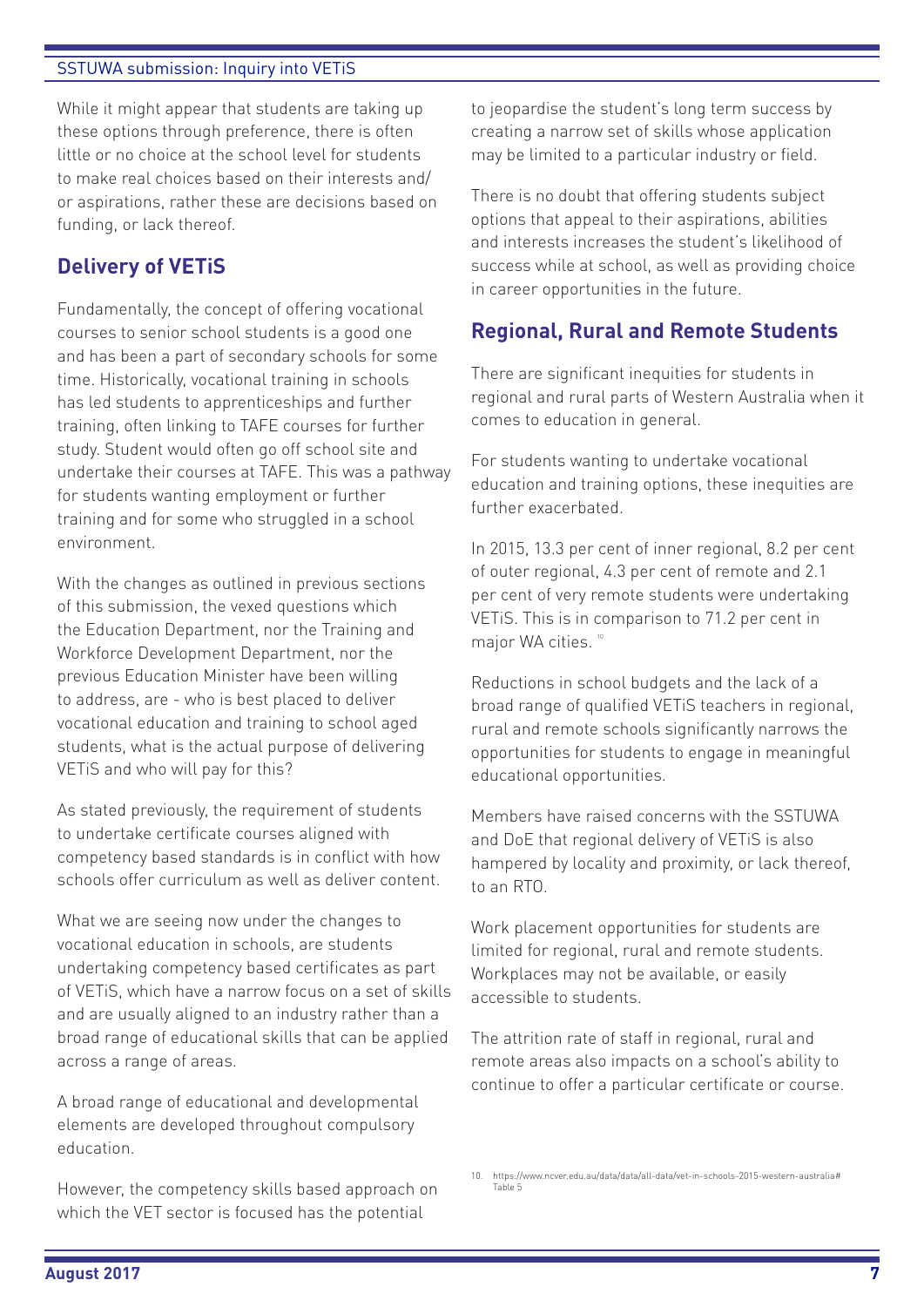If a staff member leaves the school, then the school has to either hire and re-train a new teacher to deliver that course and go through the process with the RTO to ensure that the new teacher meets all the requirements, or there may be a suitable applicant with all the relevant qualifications and experience. However this is rare. The final alternative is that the course cannot continue and so the student's education opportunities are at risk, through no fault of their own.

The courses on offer at a school therefore, are not necessarily going to reflect the interests or aspirations of a student.

# **Auspicing and Private Providers**

Because of budget restrictions, public schools have been forced to seek cost effective approaches to providing VETiS courses that can be delivered to the maximum number of students with few resources required at the school level through an auspicing arrangement with an RTO, in order to have their students meet the WACE requirements. This often means choosing a private provider.

It is also important to note that approximately 80 per cent of public secondary schools in WA enter into auspicing arrangements with private providers because it is a cheaper alternative. However, the potential risk of these arrangements on students' educational attainment is significant.

The 2014 Strategic Industry Audit of delivery of VET in Schools in Western Australia<sup>"</sup> found the highest level of non-compliance in auspiced courses.

Approximately 80 per cent of VETiS courses in public schools are delivered through auspicing arrangements.

The Training Accreditation Council in their 2013- 2014 checking of RTO's found that 35 per cent were either significantly or critically non-compliant with the national standards.

*"The audit recommended that TAC should consider developing a strategy to monitor the risks associated with school VET. A follow-up in 2015 found not much had changed."* <sup>12</sup>

In September 2015, the Australian Skills Quality Authority (ASQA) cancelled the registration of the private training provider Hands On Computing Training International PTY LTD which traded as the Australian Institute of Commerce and Technology in Western Australia.<sup>13</sup>

It is estimated that the cancellation of this provider has affected over 2000 students, 1300 of which are high school aged students across public, Catholic and Independent education sectors in WA.

Even more alarming is that there is a single biggest private provider operating VETiS programs to public school students, called VETIS Consulting. It is no coincidence that the name blurs the initiative and the company.

The risks of auspicing and private providers to students' educational attainment is real and significant. Yet, the only option that schools can use to deliver the requirements of meeting WACE to their students is to go through the less costly option of delivering through auspicing arrangements with a private provider.

#### **Funding**

The SSTUWA has regularly raised our concerns around the costs associated with VETiS delivery with the DoE, the previous Minister for Education, Peter Collier and the State Treasury department.

The SSTUWA is aware that prior to 2014, federal funds have previously been directed to the establishment of Australian Training Colleges (ATCs) and Trade Training Centres (TTCs) in schools through a variety of partnership agreements. However these funds have either been depleted or are no longer available.

<sup>11.</sup> http://www.tac.wa.gov.au/newsandevent/Pages/VET-in-Schools-Strategic-Industry-Audit-Report.aspx

<sup>12.</sup> https://audit.wa.gov.au/reports-and-publications/reports/vocational-education-trainingyear-11-12-students-public-schools/ Page 18 AGO report 2016

<sup>13.</sup> ASQA Cancels Registration of Hands On Computer Training Pty Ltd." 2016. Australian Government. Australian Skills Quality Authority. August 1. https://www.asqa.gov.au/news-publications/media/hands-computer-training-international-pty-ltd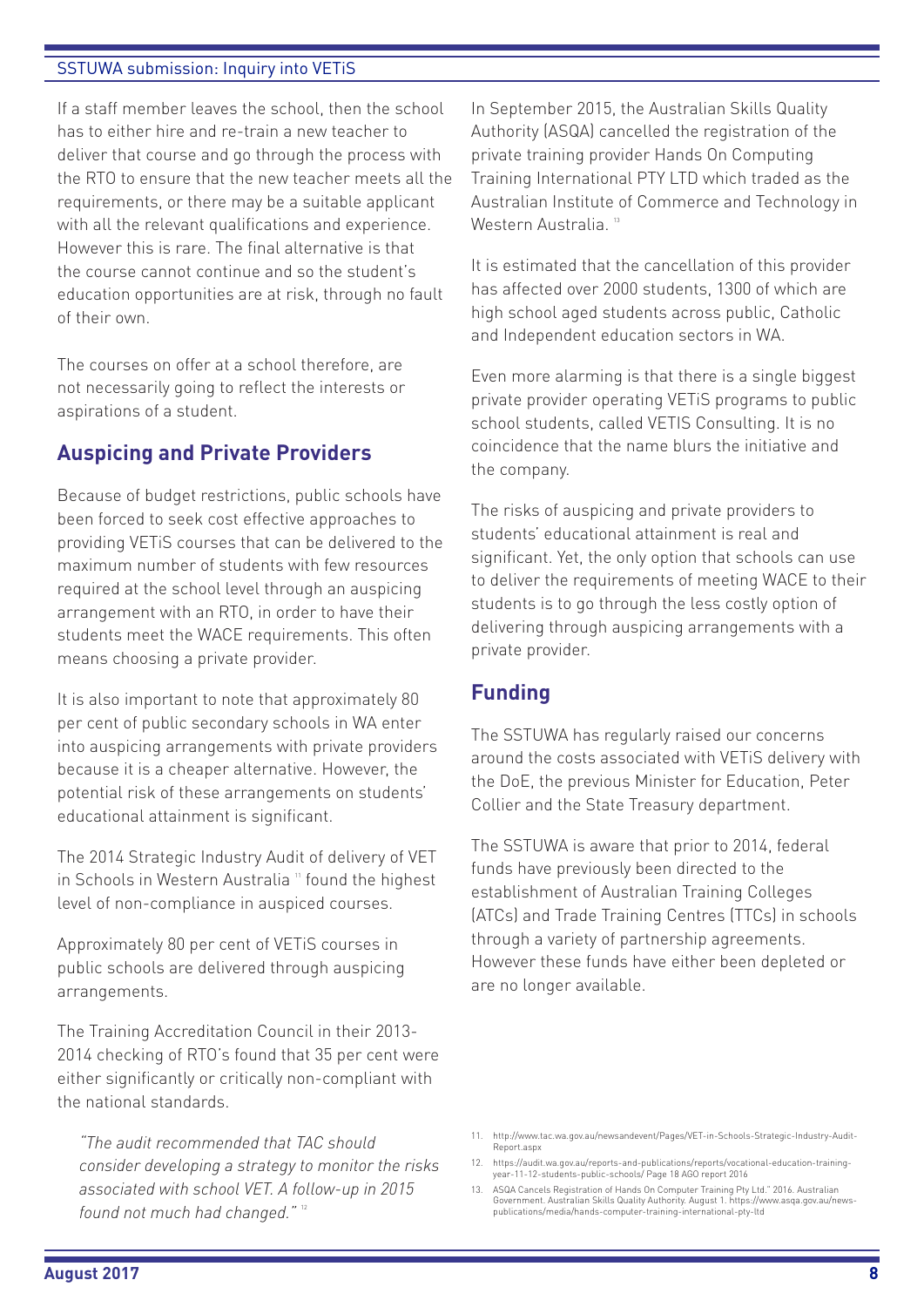With the move to the one-line budget, and the move to the new student centred funding model, funds from the Education Department have been allocated to students based on their choice of studying a VET pathway or an ATAR pathway, but not both.

If a school chooses to offer students the choice to study both VFT and ATAR courses, then the school must pay for this. This has not only narrowed options for students, it is embedding inequality across the system.

SSTUWA members have raised concerns that the funding that has been provided are nowhere near adequate enough to cover the true cost of delivery VETiS as it has not been prescribed.

## **Parental Contributions**

Under the School Education Act 1999 Section 98.1

*"No fee for instruction may be imposed in respect for a student for the provision of – a) a non-optional component of an education programme at a government school; or b) an optional component of an education programme at a government school if the instruction is provided by a member of the teaching staff."* 

And the Department of Training Fees Policy 6.3.2 VET in Schools states "Secondary school students are exempt from courses and resources fees if they: a) are enrolled at school, as defined in the School Education Act 1999; and b) are undertaking a VET course."

However, schools have felt the pressure of reduced budgets and have charged fees to parents for a variety of courses.

*The VET loading as part of the Student Centred Funding model "does not cover the full cost to schools of delivering VET. Many schools also charge fees ranging from nominal amounts up to a few hundred dollars."* <sup>14</sup> 

In the 2017 DoE Schools Resourcing and Support Directorate communication to schools on "Year 11 and Year 12 Vocational Education and Training Courses VET Coordinators Frequently Asked

Questions" the DoE's response is that schools are able to charge parents for VETiS courses that

*"have a high cost component, is delivered by an external provider, the course is of a very high educational value, an alternative course providing the equivalent education outcome to the students is not available and non-payment to the school for the course results in the risk of cancellation of the course, or the Sports Education and Development Australia (SEDA) program is being undertaken."*

This clearly indicates the inadequacy of the current funding arrangements to provide for the full cost of delivery to public school students and the inequities that this is embedding into our public school system.

No parent should be required to pay for a compulsory part of their child's education in a public school.

## **Is VETiS a success?**

Without any commentary, data would suggest that the 67 per cent of the year 12 cohort in 2016 who undertook a Certificate II, III or IV 15 is an indication of the VETiS program being a success. However, simply being enrolled, completing or partially completing a Certificate II, III or IV does not automatically translate into students being in employment, undertaking further education and training or tertiary education, or that these courses were of interest to the student's aspirations and future careers.

Prior to 2014, post school destination data was gathered by the Department of Training and Workforce Development through the WA School Leaver Survey.

No destination data survey has been gathered for the 2014 half cohort of students.

<sup>14.</sup> https://audit.wa.gov.au/reports-and-publications/reports/vocational-education-training-year-11-12-students-public-schools/ Page 23

<sup>15.</sup> https://www.scsa.wa.edu.au/\_\_data/assets/pdf\_file/0011/345458/Year-12-Student-Achievement-Data-2016-web.pdf Page 70